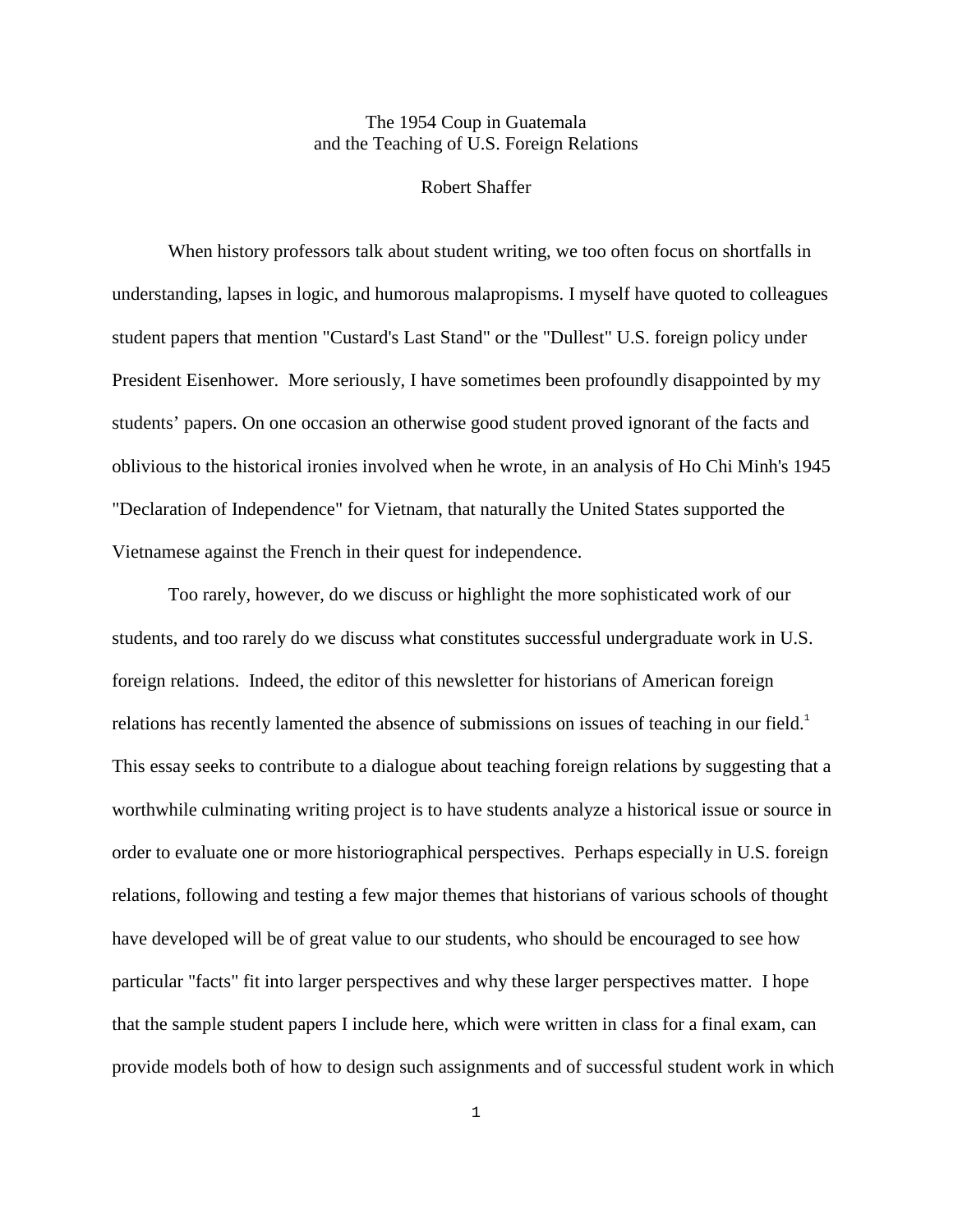we as teachers can take pride.

 I also want to draw attention here to a recent work in U.S. foreign relations that I believe is perfectly suited for classroom teaching: Nick Cullather's *Secret History: The CIA's Classified Account of its Operations in Guatemala, 1952-1954,* which was published by Stanford University Press in 1999. Both Cullather's subject matter and the highly unusual publication format of his book force students to consider interpretive issues in U.S. foreign relations, the availability of evidence from which historians can draw, and the relationship between past and present in U.S. foreign relations.

 Every two years I teach a one-semester undergraduate survey course on U.S. foreign relations at Shippensburg University of Pennsylvania, a mid-sized regional state college, with a class capped at twenty-five students, most of whom are history majors. For the development of overviews of U.S. foreign policy that serve as themes for the course, I rely mainly on the essays included in the opening chapters of each volume of the reader, *Major Problems in American Foreign Relations*, edited by Dennis Merrill and Thomas Paterson and now published by Houghton Mifflin. Most helpful, in my view, in orienting students to think broadly and critically about trends in U.S. interaction with the world are the excerpts from books and essays by William Appleman Williams, Bradford Perkins, and Michael Hunt.

 Williams argues, in this excerpt from his path-breaking and controversial 1959 book, *The Tragedy of American Diplomacy*, that the U.S. goal of spreading liberalism and capitalism around the world--making the rest of the world more like us--has often had negative consequences for peoples abroad, resulting in their becoming enmeshed in an open-door American imperialism. Perkins, in an excerpt from his 1993 survey of early U.S. foreign relations that my students have found difficult, analyzes the origins and implications of an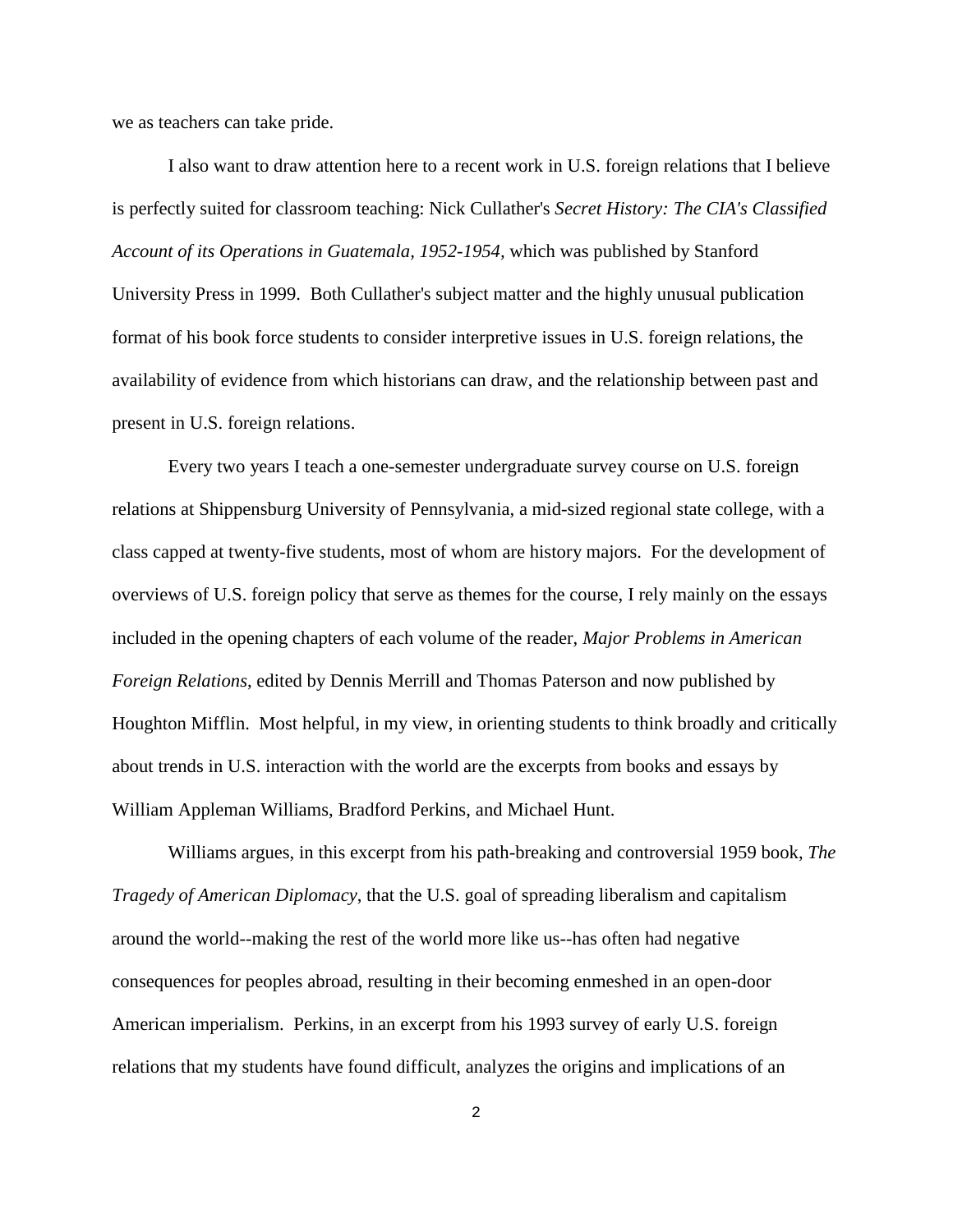exceptionalist view among Americans--what he calls here "the unique American prism"--on the conduct of the nation's foreign policy. He seeks to explain U.S. conduct more than to celebrate or criticize it. Hunt, in an excerpt covering one major theme of his book, *Ideology and U.S. Foreign Policy* (1987), places racist attitudes in American society at center stage in the formation of U.S. policy abroad as at home, thus adopting a critical stance, as does Williams, but one that is based on more self-evidently malevolent motives.<sup>2</sup>

 The narrative textbook for the course, Walter LaFeber's *The American Age: U.S. Foreign*  Policy at Home and Abroad, 1750 to the Present (2nd edition, 1994),<sup>3</sup> follows to an extent the intellectual path forged by Williams, LaFeber's mentor. But LaFeber develops in his text four overarching themes that students can be encouraged to analyze as the course unfolds: territorial and commercial expansion; the "steady centralization of power at home, especially in the executive branch of government after 1890"; "isolationism," by which LaFeber means what most of us would refer to as unilateralism; and American efforts abroad, especially after 1914, to preserve the international status quo. I might add here that in the past I wished that LaFeber would not use "isolationism" as a synonym for "unilateralism," but with George W. Bush's doctrine of "preemptive war" the convergences between isolationism and unilateralism are more readily apparent.

 These perspectives are challenging for my students, most of whom grew up in the very conservative region of south-central Pennsylvania. Therefore in the first week of class I also include an overview essay written from a perspective with which they are much more familiar and comfortable. Samuel Flagg Bemis's 1961 presidential address before the American Historical Association argues that the United States has played a decidedly benevolent role in spreading democracy and liberty throughout the world.<sup>4</sup> Bemis's speech has the virtues of serving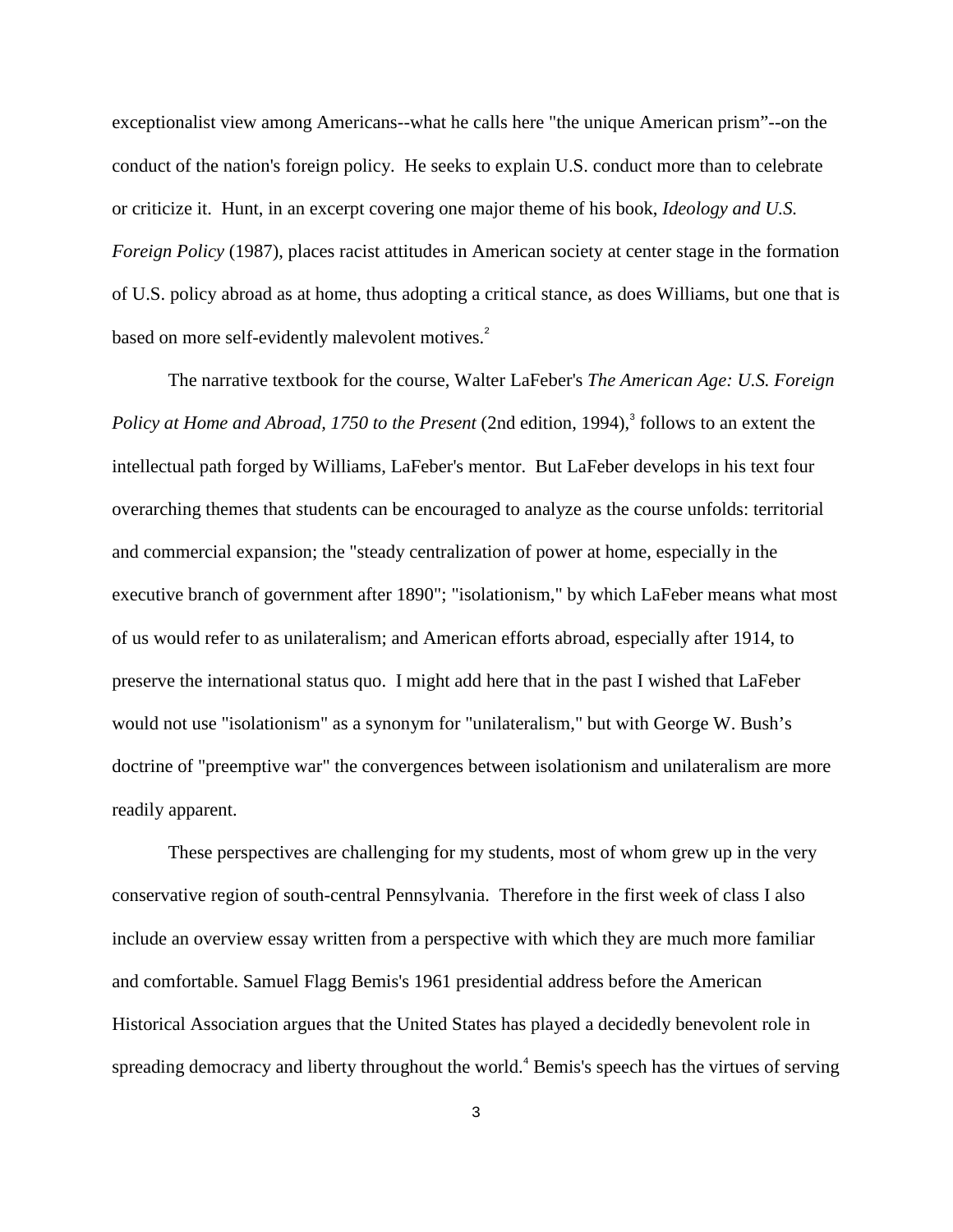as a clear counterpoint to Williams, Hunt, and LaFeber and of providing a concrete example of the type of exceptionalist thinking about foreign policy that Perkins analyses. In its impassioned call to mix "history" and "current politics," the speech reflects Bemis's belief that the history of the United States and its foreign policy wholeheartedly support the U.S. Cold War policies of his time. I suppose that Merrill and Paterson do not include Bemis's call to arms in their collection because his oh-so-dated perspective has little influence on professional historians today. However, as a means of engaging undergraduates in thought and debate about fundamental assumptions about U.S. foreign policy and about the connections between historical scholarship and current U.S. policy, the speech is quite helpful. Moreover, Williams and Bemis were writing at more or less the same time, and students can be encouraged to see how each view has stood the test of time. One may note here that while most professional historians are skeptical of the kind of exceptionalist rhetoric about history presented by so many politicians and media commentators during the mourning period for former President Ronald Reagan in June 2004- rhetoric that resurrected Bemis's perspective--undergraduates such as mine are very much influenced by it.

Throughout the course, I encourage students to use events, documents, and more specific case studies by these and other historians as opportunities to test the conflicting perspectives we had discussed. The better students come to enjoy the spark of recognition when they see how a war speech by a president, an article from a newspaper abroad, or a debate in the Senate can be used as evidence to support one or more of these perspectives. Students are performing more sophisticated intellectual work when they have to place events and opinions in a broader theoretical or historiographical framework.

It is in the context of these course goals and procedures that I assign Cullather's brief and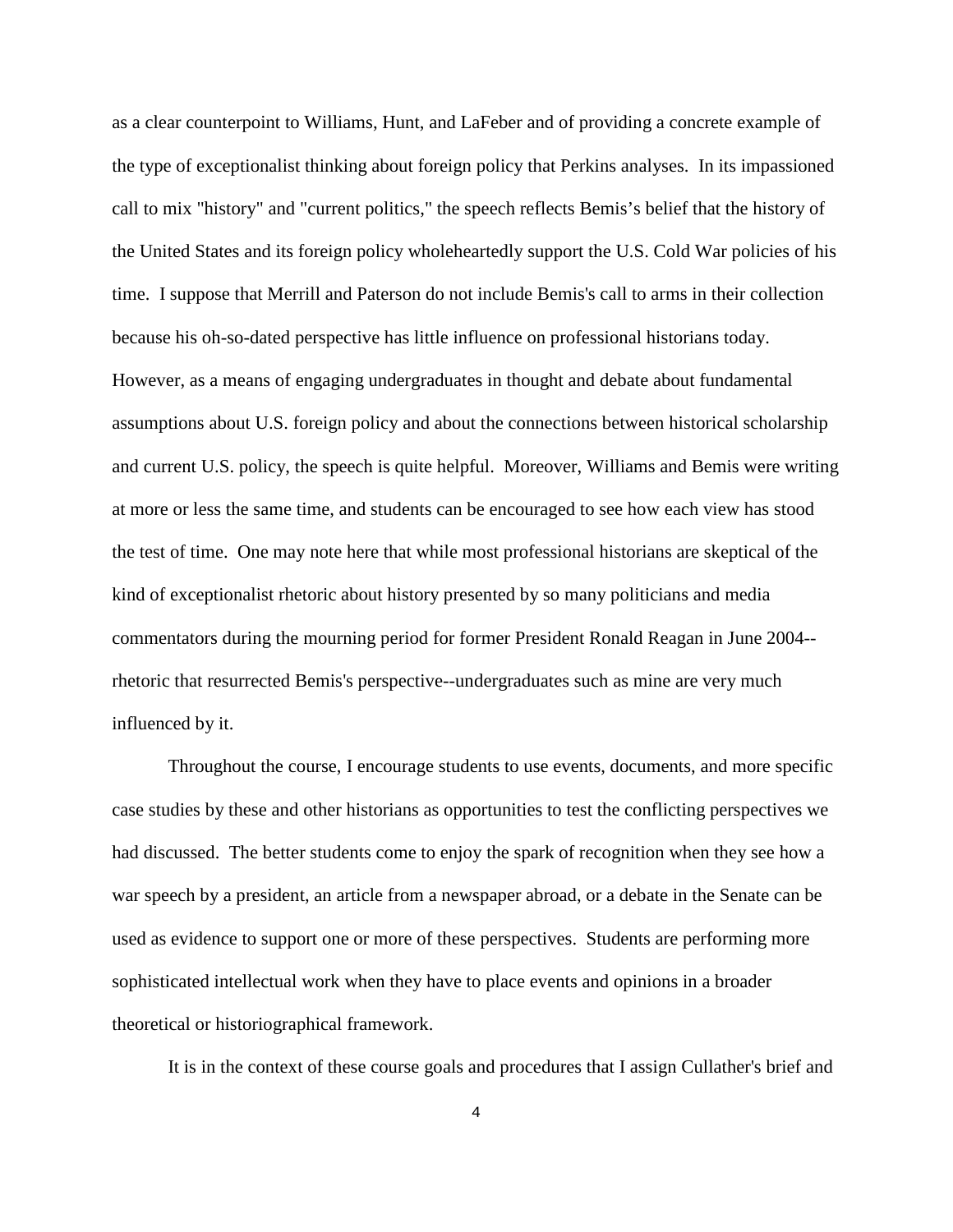clearly written book on U.S. involvement in the 1954 coup in Guatemala, *Secret History*. The CIA commissioned the study, as Cullather explains in his introduction, while he was working as a historian for the agency in 1992-93, during the brief heyday of the agency's openness policy. He notes that he had free access to hitherto blocked files, and that the plan was that this book, as well as others commissioned by the CIA on other covert operations, would eventually be published, along with "a significant portion" of the documentation on which it was based.<sup>5</sup>

 Instead, the openness initiative soon lapsed, and outside pressure on the agency was able to secure publication in 1997 only of an edited, or redacted, version, together with "less than 1 percent" of the documents. In the introduction to *Secret History*, Cullather highlights the critique of the openness policy offered by historian George Herring, who served on the CIA's Historical Review Board. In frustration Herring calls the openness policy "a brilliant public relations snow job." Cullather also acknowledges that his study, which was designed as "a training manual, a cautionary tale for future covert operators," was by no means intended to be a full study of the CIA's role in the Guatemalan coup or a complete investigation of the agency's sources. (*Secret History* contains only 123 pages of text, plus an introduction, an impassioned afterword by historian Piero Gleijeses, and a few brief appendices.) Indeed, Cullather informs readers that the most "sensational disclosure" in his study is contained in a document on CIA plans to assassinate Guatemalan officials, a subject on which he touches only briefly in his text.<sup>6</sup>

 In Cullather's book students have access to a well-researched and historiographically informed secondary source that includes a primary source. His introduction and many of his footnotes help students understand not only the work of the CIA in the 1950s, but also the twists and turns of its policies in the 1990s, when the agency was being pressured to open its files. More strikingly, we have a book commissioned by an agency of the U.S. government, and now

5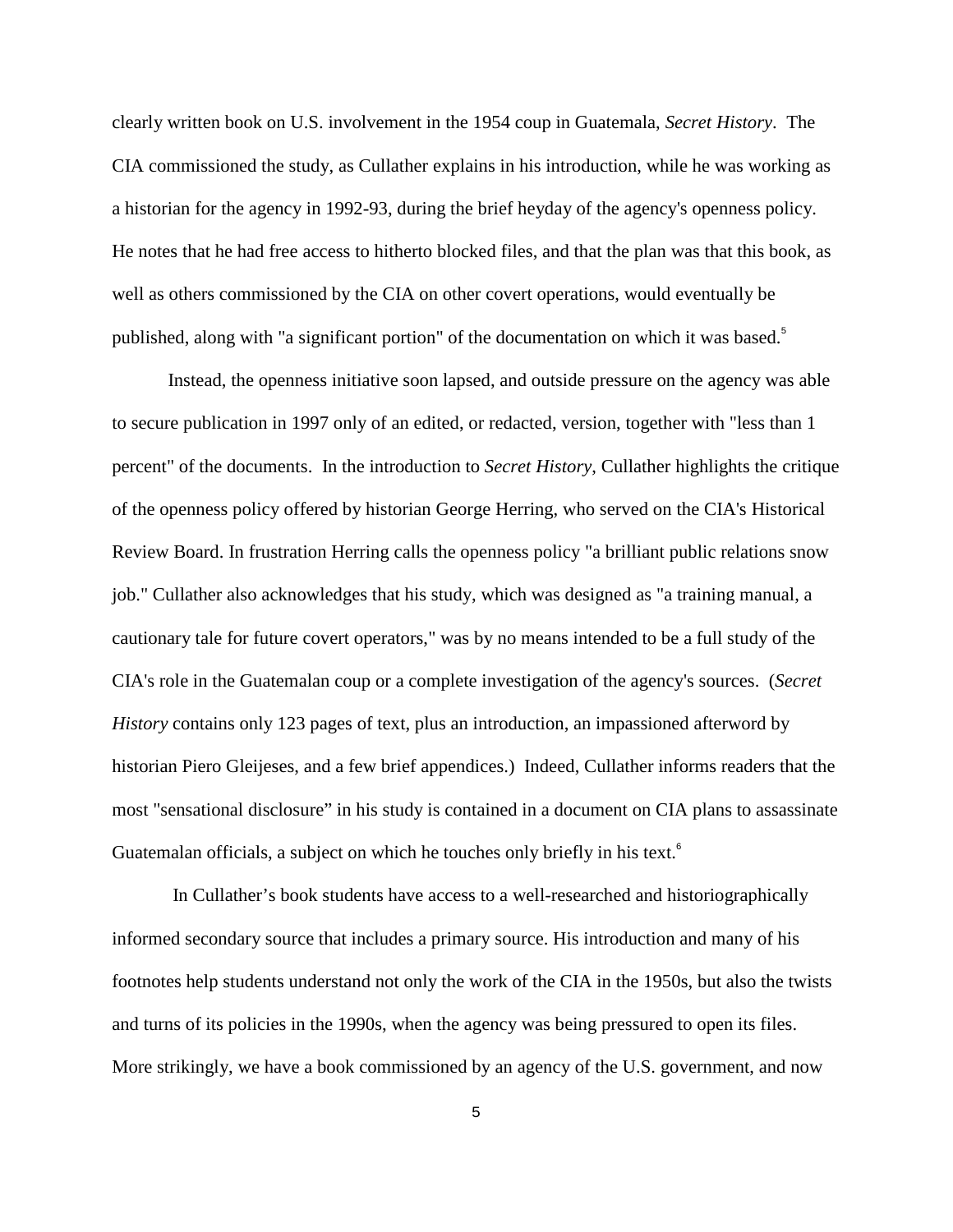published by a major university press, that has sections of text expunged-- bringing to mind stereotypes of censored newspapers in political dictatorships. The redactions often erase merely a name of a CIA operative or contact, but at some points (for example on pages 64 and 70-71) enough material was deemed out of bounds to make a smooth reading of the narrative impossible. Sections of the timeline, and even the bibliography accompanying the narrative, have also been whited out. The effect is to make the reader wonder what he knows or does not know, based on access to documents, and whose interests are served by this continued secrecy. One need not be a postmodern literary scholar to understand that significant silences in a narrative can be just as jarring to a reader as a narrative of horrific events told in a conventional fashion.

 Three specific examples of censorship may be noted--out of numerous possibilities--that should generate interest or even spirited discussion in class. On page 117, toward the end of the study, Cullather discusses how dissatisfied U.S. officials were with the Guatemalan president, Carlos Castillo Armas, and the new reactionary government they had installed. "In Guatemala, US officials learned a lesson they would relearn in Vietnam, Iran, [ ] and other countries: intervention usually produces "allies" that are stubborn, aid-hungry, and corrupt." The blankedout passage leaps out at the reader: in which additional country or countries did the United States intervene, the identity of which is so sensitive that it cannot be made public even after forty years? Was it the Philippines, Indonesia, Brazil, Greece, Chile, Congo/Zaire? Was there yet another major coup in which CIA intervention has not yet been firmly established, and about which the agency is making a last-ditch effort to forestall public knowledge? The very act of

listing the possibilities that might fill in this blank contributes to the identification of a pattern in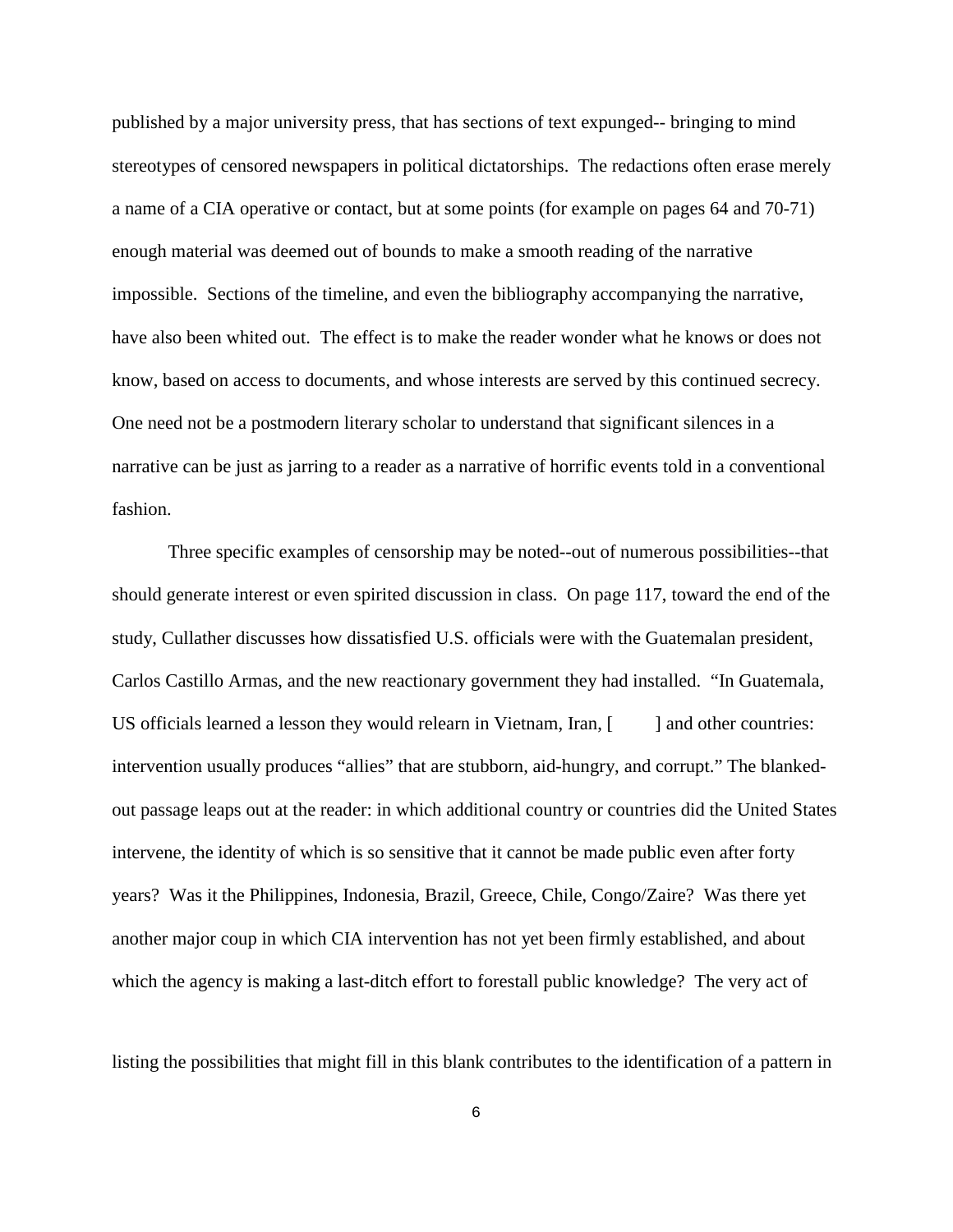U.S. foreign policy and in turn, I suggest, helps students think through some of the major perspectives on U.S. foreign policy.

 Much the same can be said of the two sections of the "Study of Assassination" in Appendix C. The chilling plans in the first section, which include instructions on how to maintain what we today call "plausible deniability," are not themselves heavily censored, but in the second section there is a memo listing specific people in Guatemala who may have been targets of assassination by the CIA or its associates. At that point, under the heading "Biographic data," Cullather notes tersely that "five pages follow, redacted in full."<sup>7</sup> Do the people of Guatemala not have the right to know, forty-five years after the fact, which of their leaders or prominent citizens were on a CIA hit list? Do American historians have the right to know? The impression of openness that the CIA's commissioning of Cullather's study created evaporates when one sees this insistence on continued secrecy. One of my students in the fall 2002 semester commented, with regard to this passage, that political assassination was precisely the type of behavior that led the United States to commit itself to ending Communism in East Europe. I might add that very few people reading this section today could fail to draw connections with the headlines in 2004 about torture and mistreatment of prisoners at Abu Ghraib, in Afghanistan, and elsewhere, and about memos from Bush administration officials that seemed to open the door to such mistreatment.

 Finally, in one of the more Kafkaesque passages in the published version of *Secret History*, Cullather's evidently brief discussion of the CIA's efforts in the 1950s to censor or cover up any hint of its involvement in the coup in Guatemala has itself been censored (page 119). This censorship serves as a graphic reminder of a point that Cullather develops through his book, and to which his title alludes on several levels: that U.S. involvement in the coup was secret, that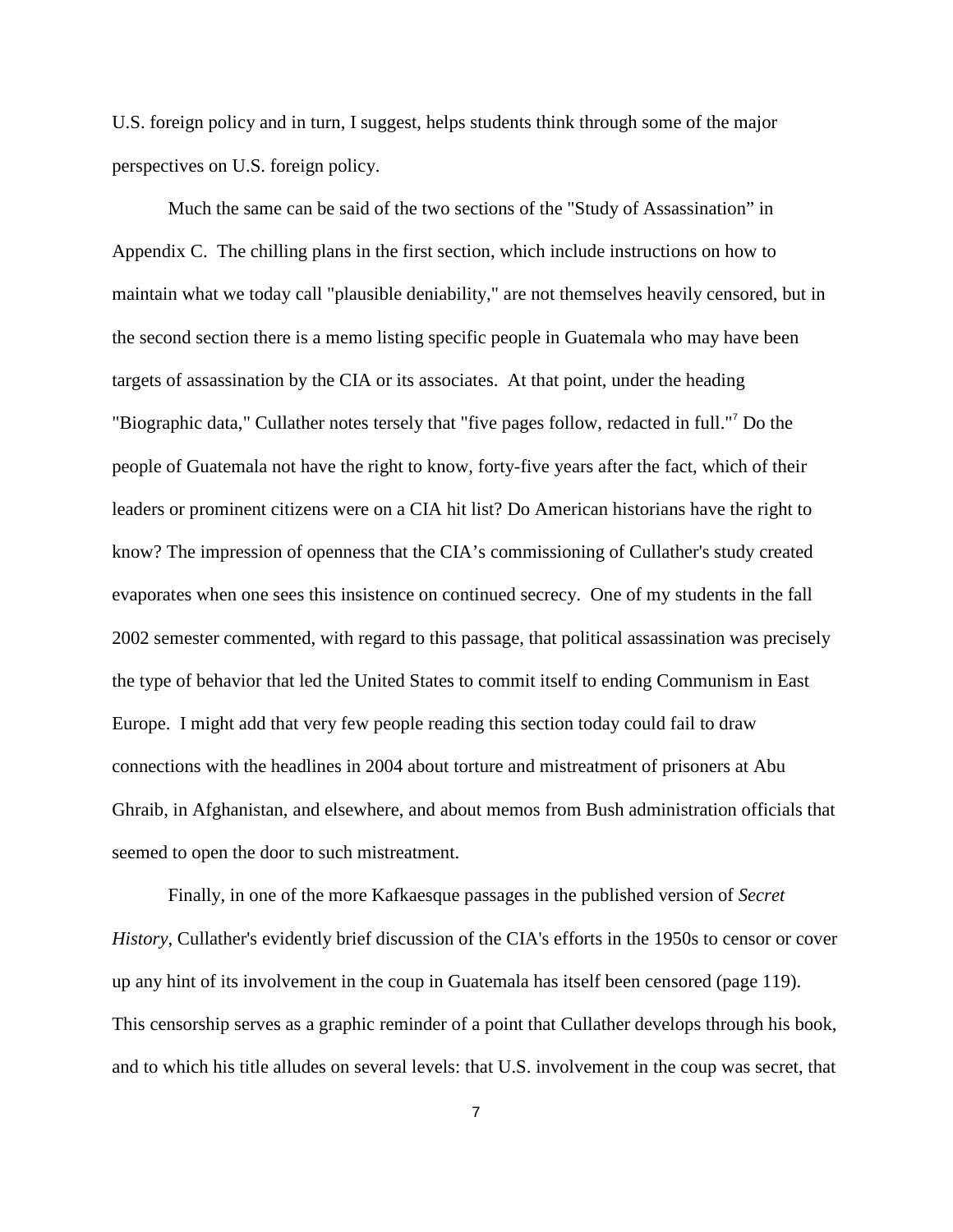the sources on which this book was based were hitherto secret, and that there are still elements of this history that top officials of the CIA believe must remain secret.

 Naturally, Cullather opposed the redactions, and he is sometimes able in this edition to circumvent them, at least in part, by adding a footnote quoting similar information from public sources. Analyzing these efforts can also lead to fruitful class discussions.

 With regard to the standard issues involved in historical evaluations of U.S. participation in the overthrow of the government of Jacobo Arbenz Guzman in Guatemala, Cullather has found confirmation in the CIA materials of the perspectives offered previously in greatest detail by Richard Immerman and Piero Gleijeses.<sup>8</sup> Thus he argues that Arbenz was a democrat, not a Communist, and that there were no substantive ties between him and the Soviets in 1952, when the CIA began to work towards his removal. Indeed, Cullather asserts that Arbenz took inspiration for his policies in Guatemala from Franklin Roosevelt's New Deal and that the land reforms he proposed, so alarming to U.S. policymakers in the early 1950s, were not that different from U.S. reforms in postwar Japan. The repressive measures that began to be apparent under Arbenz in Guatemala after 1952, according to Cullather, were reactions to real subversion organized by the CIA and its associates. Cullather details the outright lies that U.S. officials offered to the United Nations and to the press before and during the coup and describes the pressure that the United States placed on its right-wing allies in central America to participate in the violent overthrow of the elected Guatemalan government. In no way, according to Cullather, did the CIA's actions boost democracy or liberty in Guatemala. In fact, the reverse was true.

 Cullather's central contention is that the CIA, like other major players in both the Truman and Eisenhower administrations, ignored the local political and social conditions in Guatemala and inaccurately interpreted events in that nation as an indication of Soviet expansionism. In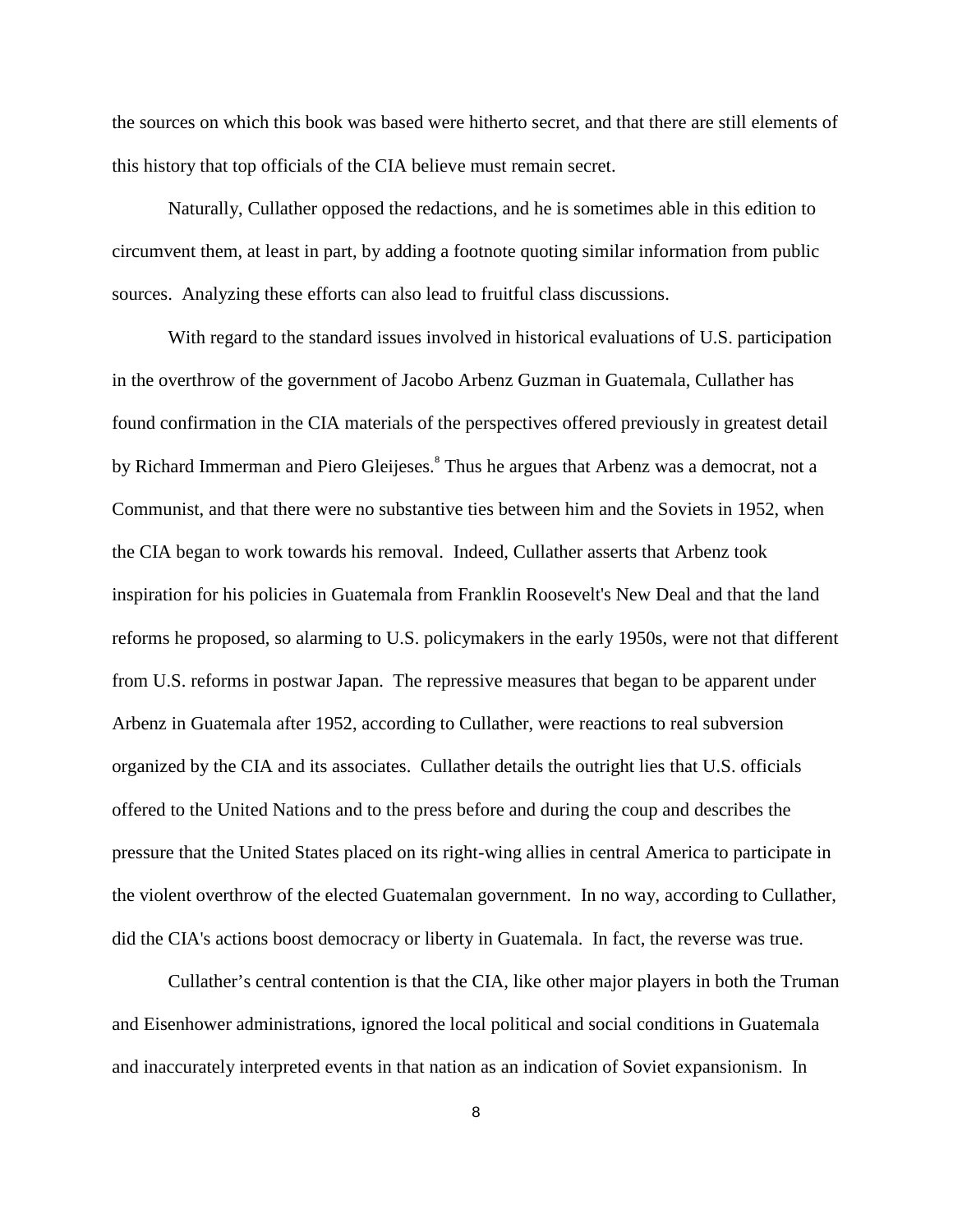addition, he argues that U.S. policymakers wanted control over conditions in Guatemala in order to enhance global stability. However, Cullather discounts the idea that U.S. involvement in the coup was mainly a result of pressure from the United Fruit Company, concerned about its immediate economic interests. He argues instead that national security considerations, inaccurate though they may have been, held sway. But he very fairly presents some of the evidence that analysts such as Stephen Schlesinger and Stephen Kinzer have used to build the case for a determining role for United Fruit.<sup>9</sup> My students have used Cullather's own account to argue intelligently on either side of the issue.

 As noted above, Cullather's original intent was to help the CIA learn from its mistakes in Guatemala. He emphasizes that the coup very nearly failed because the invasion from the U.S.– armed rebels based in Honduras and El Salvador did not go as planned and the CIA's propaganda and psychological warfare campaign did not, as was expected, lead to the collapse of the Arbenz government. He found that after the coup the CIA was surprisingly uninterested in discerning why the Guatemalan army turned against Arbenz, thus insuring the coup's success, and he suggests that the later failure of the CIA-led invasion of Cuba at the Bay of Pigs resulted in part from the agency's indifference to a serious analysis of what worked and what did not in Guatemala. After briefly surveying the crimes committed by Castillo Armas and his successor dictators, along with the civil wars that have engulfed Guatemala, Cullather pointedly concludes that the United States failed even to create stability in Guatemala and that the agency should therefore be wary of covert operations that might ultimately negate its goals. The picture one gets from Cullather of the CIA in the 1950s is of a sloppy organization, not committed at all to rigorous analysis or self-analysis, let alone to the spread of democracy.

Re-reading *Secret History* in the summer of 2004, I am struck more than ever by the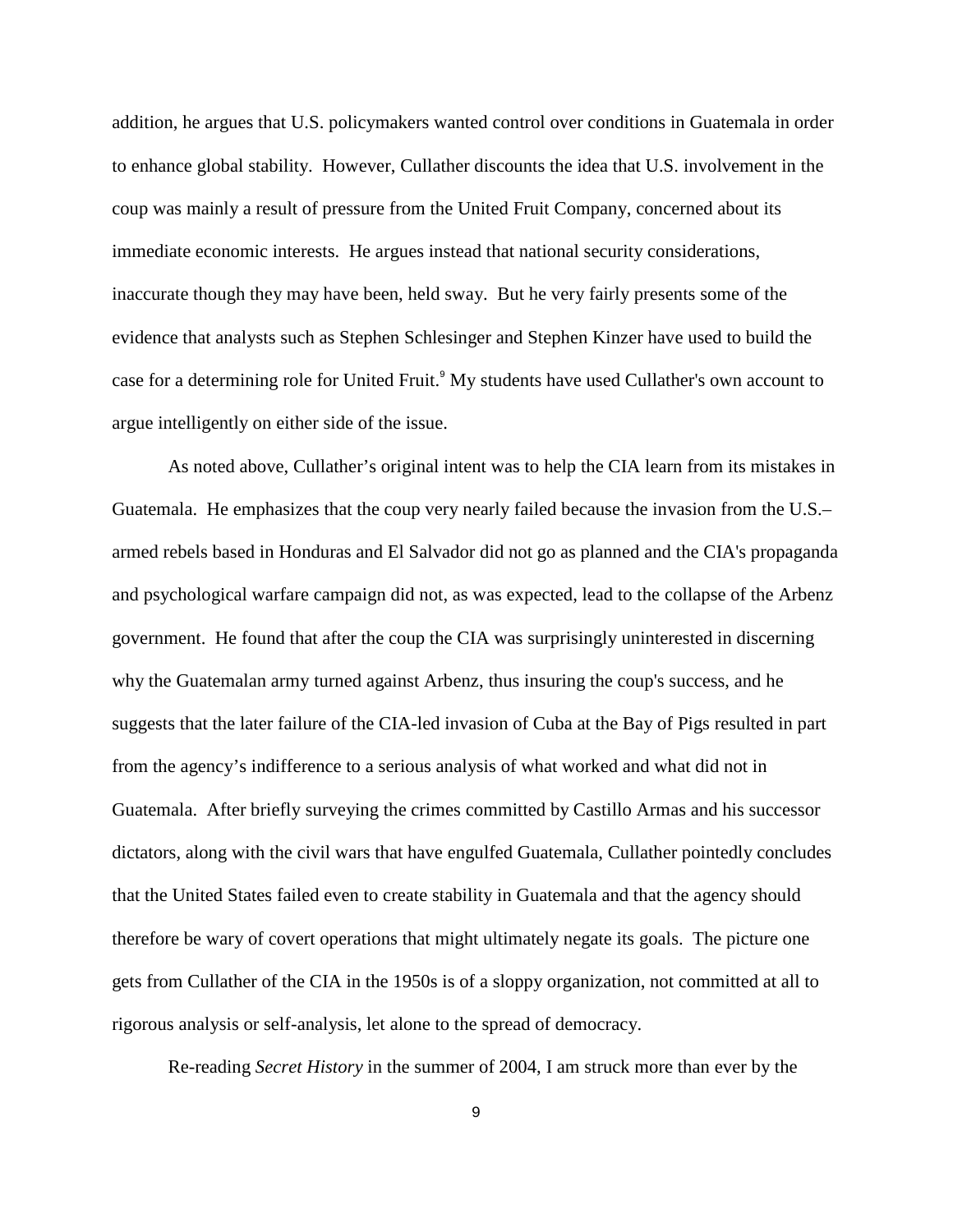relevance of Cullather's brief narrative to current events. I am writing these words on a day when the lead headline in the *New York Times* reads: "Senators Assail C.I.A. Judgments on Iraq's Arms as Deeply Flawed -- Panel Unanimous -- 'Group Think' Backed Prewar Assumptions, Report Concludes."<sup>10</sup> I look forward to seeing how my students make the connection between the CIA then and now when we read Cullather's book in the fall 2004 semester.

 In class I asked my students to describe Cullather's key themes, point out the most significant passages in his book, and explain what they felt its implications were for current U.S. foreign policy. The last time I taught the course, in the fall of 2002, I also informed them that the final exam would include a question in which they had to analyze *Secret History* in light of overall course themes and use the book to evaluate some of the major historiographical perspectives we had discussed. This assignment requires students to think on several different levels, or in other words, using educational psychologist Benjamin Bloom's famous "taxonomy of educational objectives," to exhibit a hierarchy of thinking skills. Students exhibit "comprehension" when they present the salient points of Cullather's book. They show the more difficult "synthesis" when they have to interpret Cullather's ideas in light of a different theory or framework. And they demonstrate the most sophisticated intellectual skill, "evaluation," when they can use one set of data to argue for or against a certain hypothesis. $11$ 

 My students did not get the specific questions on Cullather in advance of the exam, but they were encouraged to refer directly to their copy of Cullather's book while they were writing. They were given two choices, as can be seen below: one in which they used Cullather's book to "test" LaFeber's four major themes, and one in which they imagined how Williams and Bemis would react to Cullather's book. (One of Bemis's earliest books, by the way, published in 1943, focused on the U.S. and Latin America.<sup>12</sup>) This was the third section of a two-hour exam; I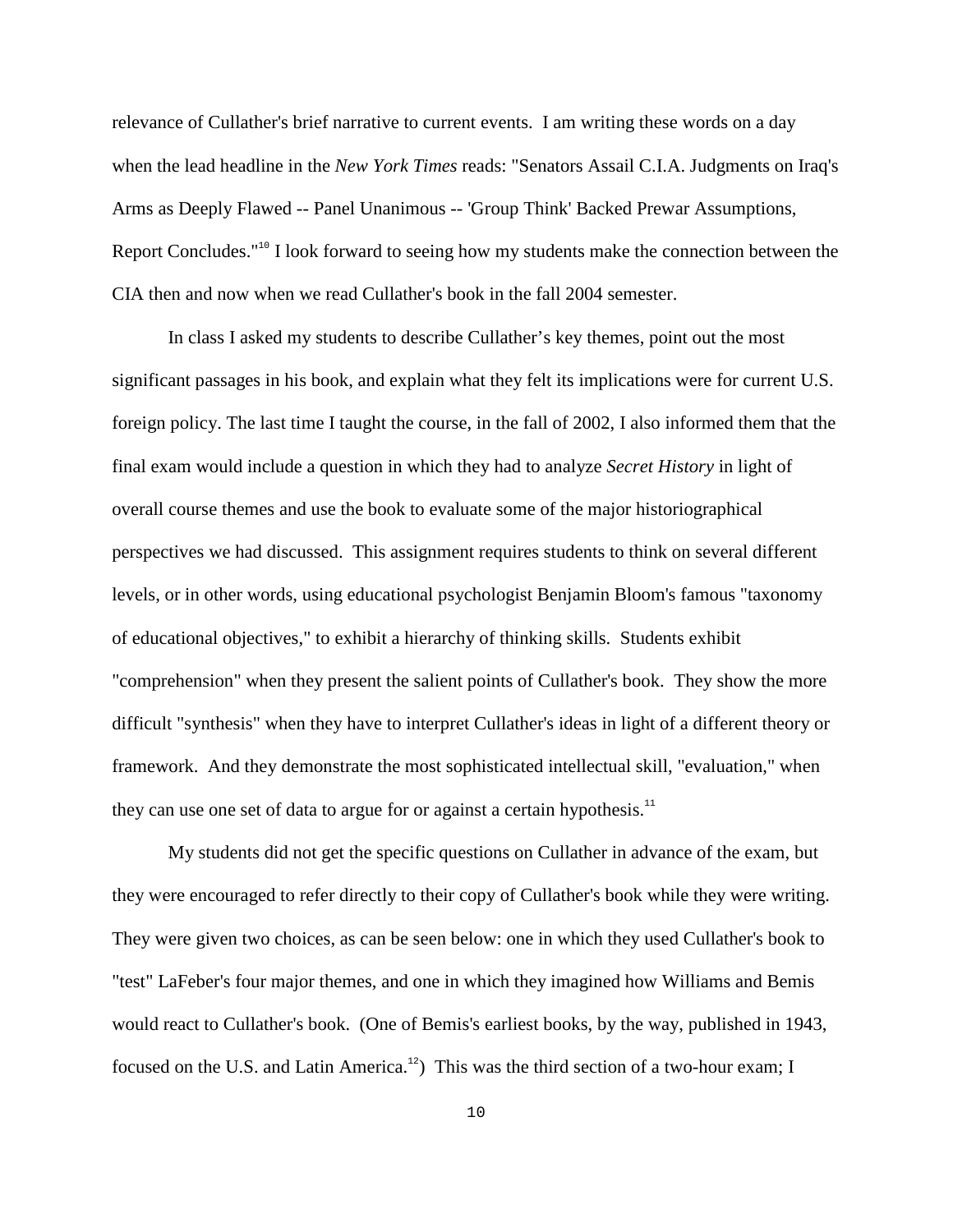recommended that they leave forty-five minutes to address their question. I was not expecting a full term paper. Some lapses in organization and writing were inevitable, and I have made slight changes here to correct minor spelling and grammar errors.

 Readers may judge for themselves how successful these essays were, and whether they justify my enthusiasm for Cullather's book and for this focus on evaluating contrasting historiographical perspectives. I will note that the three essays reproduced here were among six or seven of equally good quality, in my view.

 Teresa Sillman graduated from Shippensburg in 2003 with a B.A. in history. She was a member of Phi Alpha Theta, the national history honor society, and was enrolled in Army ROTC. Soon after graduation she was called to active duty. Bryan Gosnell is scheduled to graduate in December 2004, with a B.S. in History and social studies education. Beth Diehl, who is among the most outstanding students I have worked with at Shippensburg, was also a member of Phi Alpha Theta. She graduated in 2003 with a B.S. in History and social studies education, and is now teaching at a local high school.